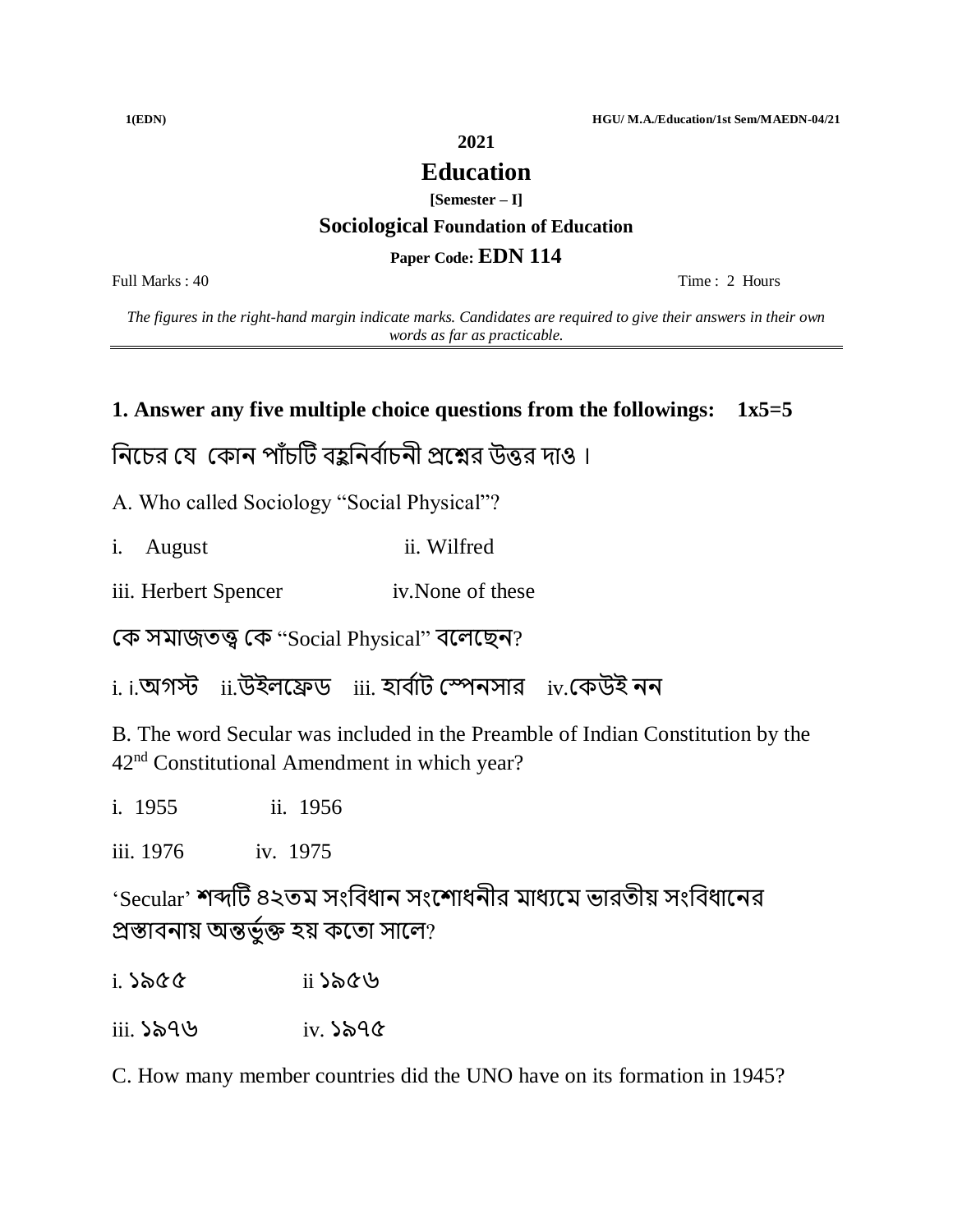| i. 45 | ii. 48 |  |
|-------|--------|--|
|-------|--------|--|

iii. 51 iv. 54

১৯৪৫সালে UNO গঠনে কতগুলি সদস্য দেশ ছিল ?

- i. ৪৫ ii. ৪৮
- iii.  $\&$  iv.  $\&$  8

D. "Educational Sociology is the study of the interaction of the individual and his cultural environment." This was stated by

- i. Brown ii. Carter
- iii. Ottoway iv. Skinner

D. "শিক্ষামূলক সমাজবিজ্ঞান হল ব্যক্তি এবং তার সাংস্কৃতিক পরিবেশের মিথক্ক্ৰিয়া সম্পৰ্কে অধ্যায়ন"—এটি কে বলেছিলন ?

i. ব্রোউি ii. োিবোর iii. অচিোওচয়  $iv$ .স্কিনার

E. One of the basic Principle of Socializing individual is

- i. Religion ii. Caste
- iii. Education iv. Imitation

## ব্যক্তির সামাজিকীকরণের একটি মৌলিক নীতি হল

- <u>i.</u> ধৰ্ম বা আৰু বিভি
- $iii.$  শিক্ষা iv. অনুকরন
- F. Educational Sociology deals with which aspect of Education?
- i. Social ii. Political
- iii. Economic iv. Psychological

শিক্ষামূলক সমাজ বিজ্ঞান শিক্ষার কোন দিকটি নিয়ে কাজ করে ?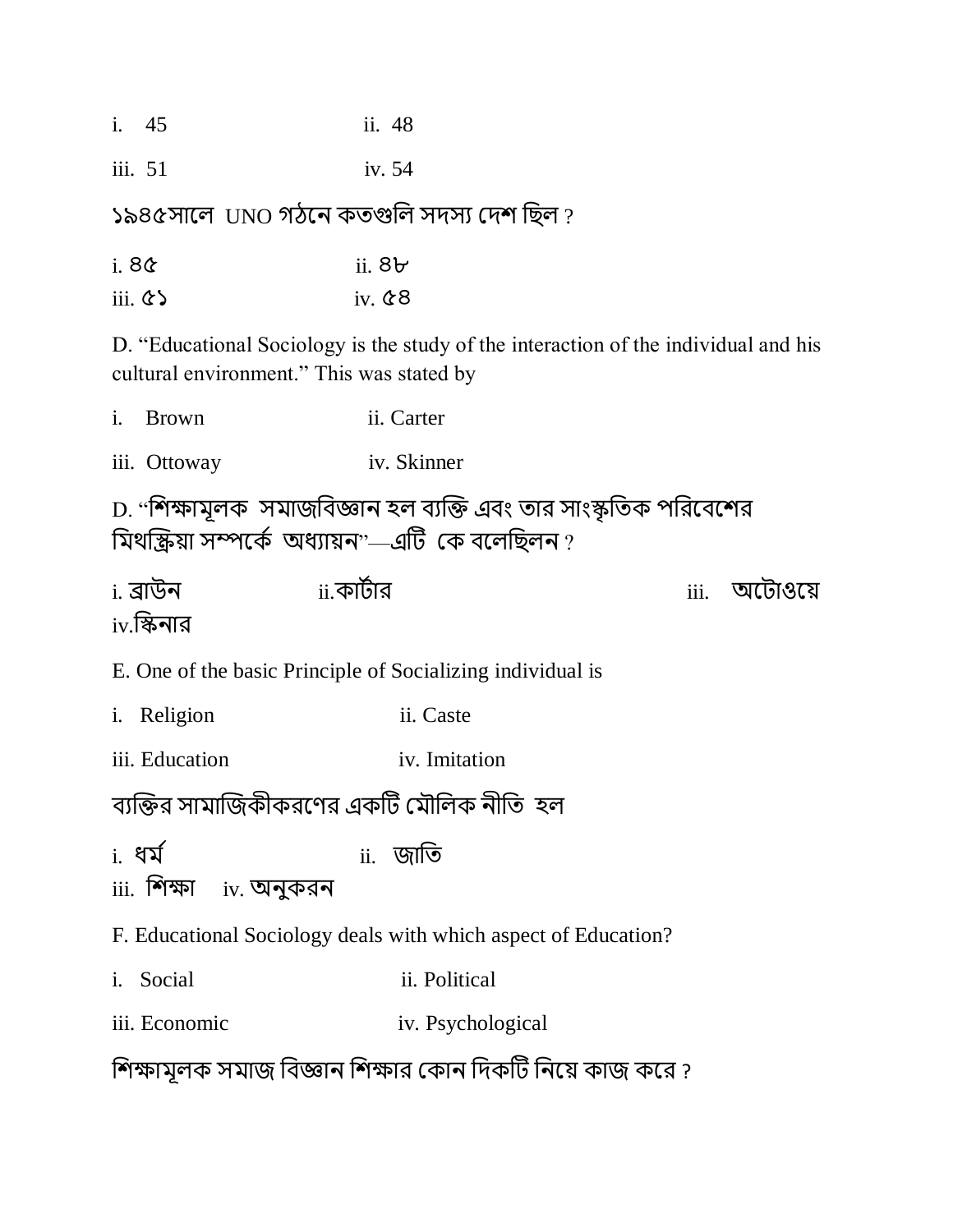i. সামাজিক ii. রাজনৈতিক iii. অর্থনৈতিক iv.মানসিক G. The least important challenge to Indian education today is presented by the i. Poverty of the masses ii. Expanding population iii.High cost of education iv.Low return on education আজ ভারতীয় শিক্ষার জন্য সবচেয়ে কম গুরুত্ব পূর্ণ চ্যালেঞ্জটি হল i.জন সাধারনের দ্রারিদ্রতা <u>ii. জন সংখ্যার সম্প্রসার</u>ন  $\overline{\text{iii}}$ শিক্ষায় অধিক খরচ $\overline{\text{iv}}$  iv.শিক্ষায় কম আয়

H. To which type of culture belong attitudes, religious beliefs, moral beliefs and etiquettes?

| <i>i.</i> Material culture | ii. Intellectual culture |
|----------------------------|--------------------------|
|----------------------------|--------------------------|

iii. Non-material culture is example iv. Industrial culture

মনোভাব ,ধর্মীয় বিশ্বাস , নৈতিক বিশ্বাস এবং শিষ্টাচার কোন ধরনের সংস্কৃতির অন্তৰ্গত?

i.বস্তুগত সংস্কৃনত ii. বুক্তিবৃনত্ত সংস্কৃনত

iii.অবস্তুগত সংস্কৃনত iv. নশল্প সংস্কৃনত

## 2. **Answer any five questions from the followings**: **2x5=10**

নিচের যে কোন পাঁচটি প্রশ্নের উত্তর দাও $\,$  :

- A. Why is Sociology called as "Science of Society"? সমাজতত্ত্বকে কেন সমাজের বিজ্ঞান বলা হয় ?
- B. Write down four scopes of Educational Sociology.

শিক্ষা মূলক সমাজ বিজ্ঞানের চারটি পরিধি লেখ।

C. State any four factors responsible for social change.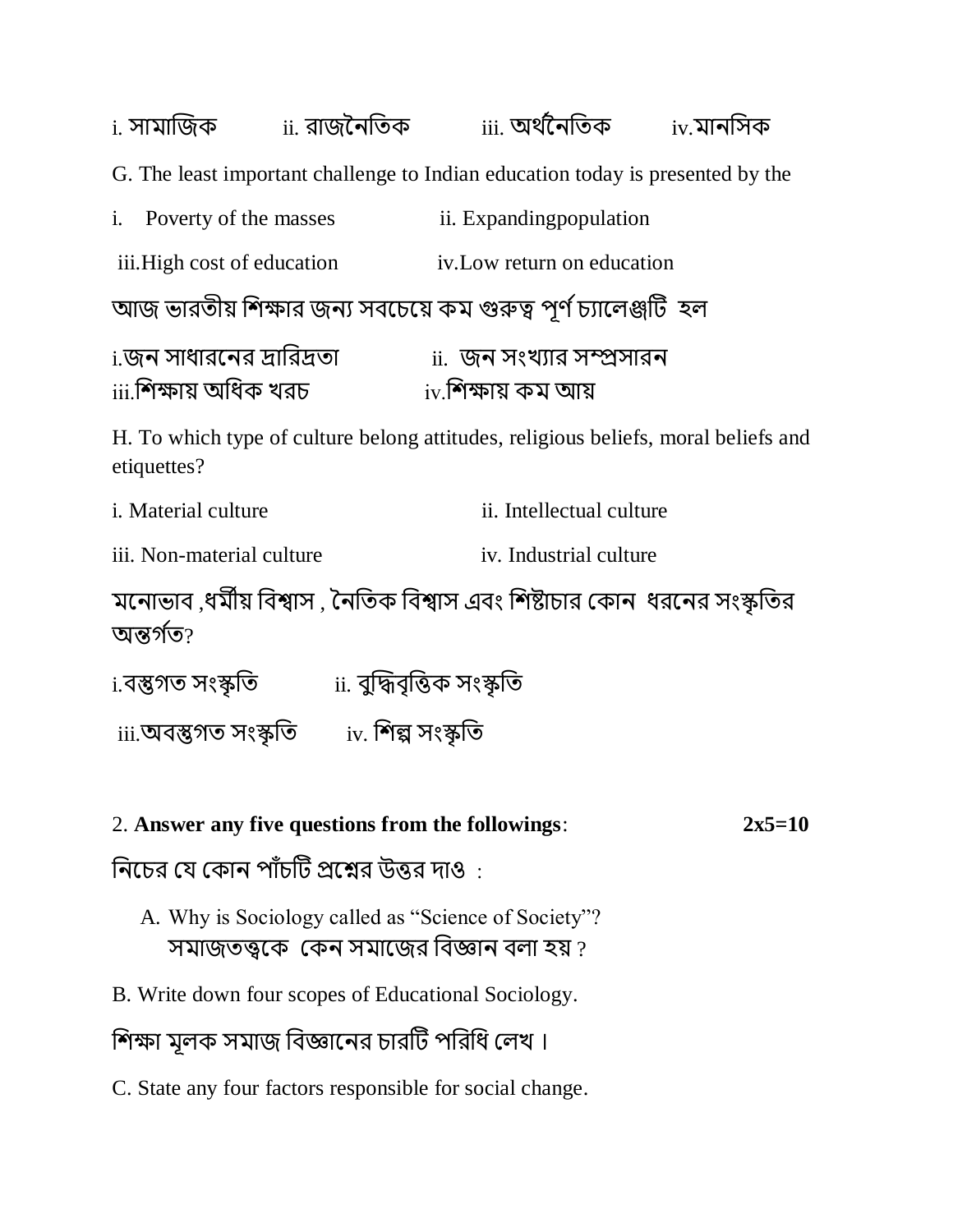সামাজিক পরিবর্তনের চারটি উপাদানের নাম লেখ।

D. What is the linear theory of Social Change ?

সমাজ পরিবর্তনের রৈখিক মতবাদটি কী ?

E. Write down four characteristics of Modernisation.

আধুনিকীকরনের চারটি বৈশিষ্ট্য লেখ।

F. Write down the four reasons of Cultural Change.

সংস্কৃতির পরিবর্তনের চারটি কারন লেখ।

G. Mension four basic Principles of Democracy.

গণতন্ত্রের চারটি মূলনীতি উল্লেখ কর।

H. Write down four objectives of Women Education.

নারী শিক্ষার চারটি উদ্দেশ্য লেখ ।

# **3. Answer any threequestions from the followings: 5x3=15 নিচের যে য োি নিিটি প্রচের উত্তর দোও ।**  A. Write down the functions of Educational Sociology. শিক্ষামূলক সমাজ বিজ্ঞানের কার্যাবলী লেখ।

B. Discuss the importance of Women Education, নারী শিক্ষার গুরুত্ব আলোচনা করো।

C. Discuss the impacts of Modernisation in Education.

শিক্ষায় আধুনিকীকরণের প্রভাব আলোচনা করো।

D. Write the Causes of Cultural Lag.

সংস্কৃতির পশ্চাদবর্তিতার কারণগুলি লেখো।

E. Discuss the relation between individual and society.